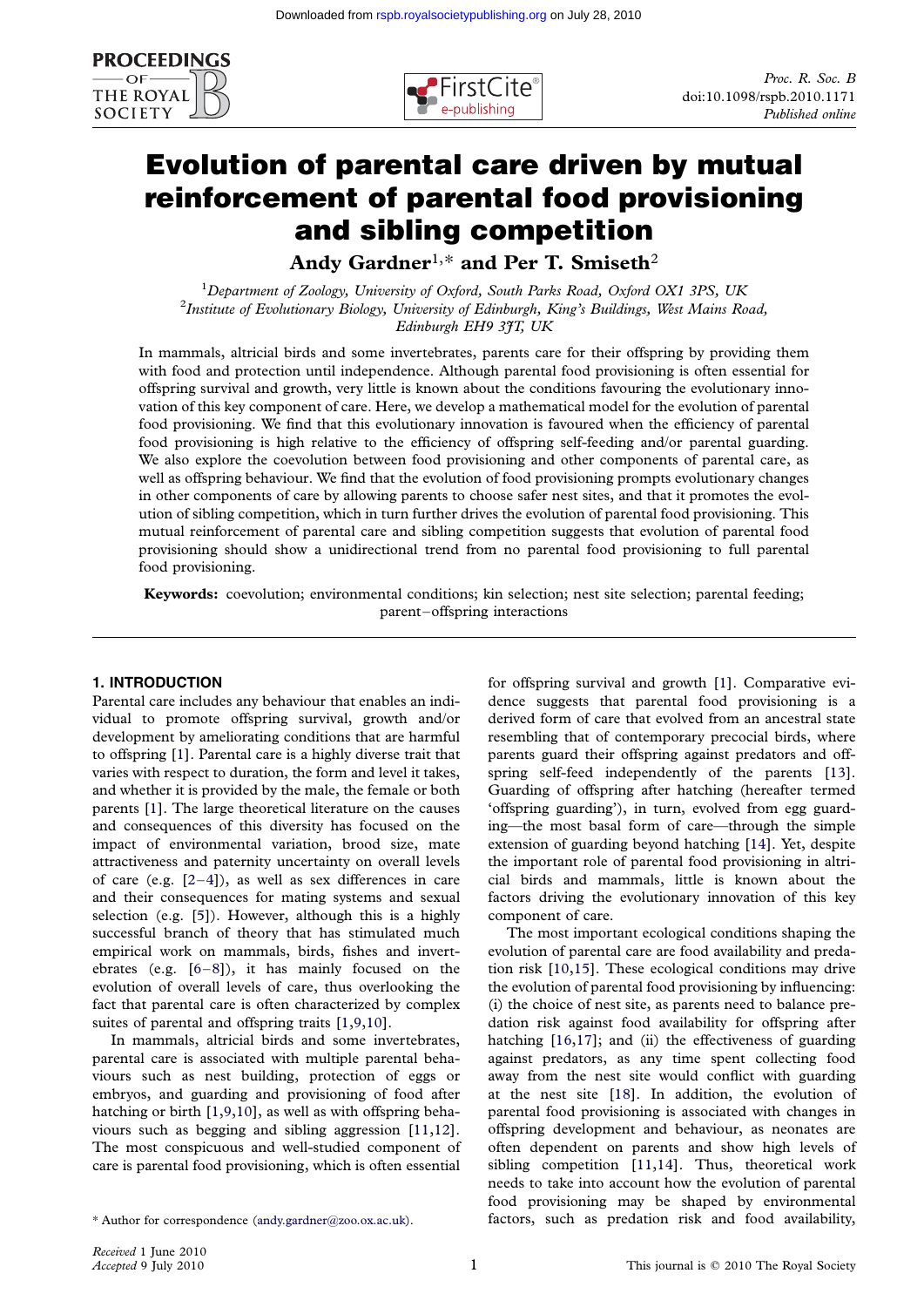# Table 1. A summary of model notation.

| symbol        | meaning                                                   |
|---------------|-----------------------------------------------------------|
| a             | efficiency of parental guarding                           |
| h             | efficiency of parental food provisioning                  |
| c.            | efficiency of sibling competition                         |
| F             | offspring feeding (whole brood)                           |
| $F^\prime$    | offspring feeding (single individual)                     |
| p             | proportion of offspring food provisioned by the<br>parent |
| r             | within-brood genetic relatedness                          |
| S.            | offspring safety                                          |
| w             | parental fitness                                          |
| w'            | offspring fitness (single individual)                     |
| $\mathcal{X}$ | nest safety strategy                                      |
| $\mathcal V$  | parental feeding strategy                                 |
| z             | sibling competition strategy                              |

and how the subsequent evolution of parental food provisioning may be driven by evolutionary modifications in offspring traits.

Here, we develop a mathematical model examining the conditions favouring the evolutionary innovation of parental food provisioning, and the subsequent coevolution between this and other components of parental care, as well as sibling competition for parentally provisioned food. We first consider the trade-off between safety and food availability at nest sites in the absence of parental food provisioning, and examine the scope for innovation in parental food provisioning to be favoured and to reduce the necessity for food availability at the nest site. We then consider the evolution of sibling competition, and determine its role in the reinforcement of parental nest choice and food-provisioning strategies. Relating this evolutionary progression to ecological factors—in particular, the relative efficiencies of parental guarding and feeding strategies—the model goes some way towards explaining the diversity of parental care behaviours observed in the natural world.

# 2. MODELS AND ANALYSES

#### (a) Basic model

We consider the decisions faced by a parent, with respect to the choice of nest site and type of parental care, and by an offspring, with respect to feeding strategy. We develop a simple model of uniparental care that captures the tension, interplay and coevolution of parent and offspring strategies. We assume a trade-off between the intrinsic safety x and food availability  $1 - x$  of a nest site ( $0 \le x \le$ 1). We assume a trade-off between the investment a parent makes into food provisioning y versus guarding  $1 - y$  its offspring  $(0 \le y \le 1)$ . And we assume a trade-off between the investment an offspring makes in competition for parentally derived food z versus self-feeding  $1 - z$  $(0 \le z \le 1)$ . For simplicity, we assume linear trade-offs in each case. Model notation is summarized in table 1.

We assume that parental fitness is the product of two quantities: offspring safety (S; i.e. probability of brood survival versus predation) and offspring feeding  $(F; i.e.$ expected reproductive success of the brood conditional upon their surviving predation). Offspring safety is a function of intrinsic nest safety  $(x)$  and parental guarding  $(1 - y)$  strategies:

$$
S = (1 - a)x + a(1 - y), \tag{2.1}
$$

where *a* denotes the efficiency of guarding  $(0 \le a \le 1)$ , i.e. the impact of investment into guarding upon offspring safety, relative to choosing a safer nest. Offspring feeding is a function of the intrinsic food availability at the nest site  $(1 - x)$ , the investment made by the offspring into self-feeding  $(1 - z)$  and the investment made by the parent into provisioning of food for the offspring  $(y)$ :

$$
F = (1 - b)(1 - x)(1 - z) + by,
$$
\n(2.2)

where  $b$  denotes the efficiency of parental food provisioning  $(0 \le b \le 1)$ , i.e. the impact of investment into food provisioning upon offspring feeding, relative to choosing a nest with greater food availability. Parental fitness is therefore given by  $w = S \times F$ , or

$$
w = ((1 - a)x + a(1 - y))((1 - b)(1 - x)(1 - z) + by).
$$
\n(2.3)

We assume that offspring safety is the same for all individuals in the brood but that, owing to differential investment in sibling competition, food intake may vary between siblings in the same brood. Thus, offspring fitness is the product of brood safety S (given by equation  $(2.1)$ ) and own food intake  $F'$ , given by

$$
F' = (1 - b)(1 - x)(1 - z') + by \frac{1 - c + cz'}{1 - c + cz'},
$$
 (2.4)

where  $z'$  is the investment made by the focal offspring into competition for parentally derived food,  $z$  is the average investment made by all offspring within the brood and c is the relative efficiency of competition  $(0 \le c \le 1)$ , i.e. the impact of investment into sibling competition upon the individual's share of parentally provisioned food. Thus, the fitness of an offspring is given by  $w' =$  $S \times F'$ , or

$$
w' = ((1 - a)x + a(1 - y)) \times ((1 - b)(1 - x)(1 - z')+ by \frac{1 - c + cz'}{1 - c + cz'}).
$$
 (2.5)

Note that the average of  $w'$  over all offspring in the brood (obtained by making the substitution  $z' \rightarrow z$  in equation  $(2.5)$ ) is equivalent to parental fitness w (given by equation (2.3)).

Finally, a quantity of key interest is the proportion  $p$  of offspring food intake that is derived from parental provisioning versus offspring self-feeding. This is given by

$$
p = \frac{by}{(1-b)(1-x)(1-z) + by}.
$$
\n(2.6)

This quantity emerges as a function of parental nest choice  $(x)$  and food provisioning  $(y)$  strategies, and offspring sibling competition (z) strategy. Assuming  $0 <$  $b < 1$ , then all offspring food intake is derived from selffeeding ( $p = 0$ ) in the absence of parental provisioning  $(y = 0)$ , and all offspring food intake is derived from parental provisioning ( $p = 1$ ) if parents choose the safest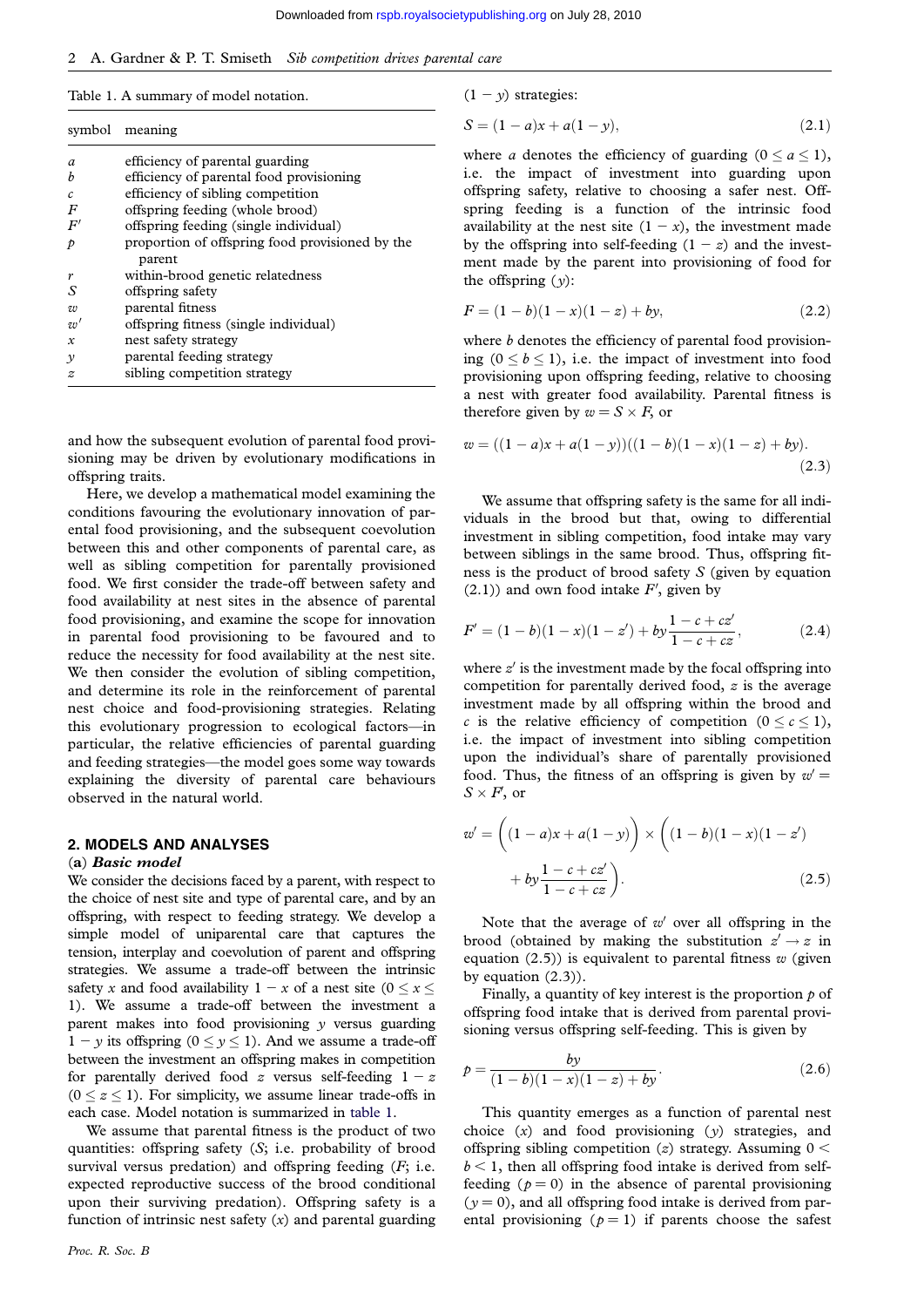<span id="page-2-0"></span>

Figure 1. The ancestral state.  $(a)$  In the absence of parental feeding  $(y = 0)$ , a parent must balance safety  $(x)$  and food availability  $(1 - x)$  at the nest site. Irrespective of feeding efficiency (b), high guarding efficiency (high a) promotes the choice of an unsafe nest with greater food availability (low  $x^*$ ). (b) In the absence of parental feeding  $(y = 0)$ , the proportion of offspring food that is parentally provisioned is (obviously) zero.

nests (with no food availability;  $x = 1$ ) and/or offspring invest fully in sibling competition  $(z = 1)$ .

#### (b) Ancestral condition

We consider first the ancestral state of no parental food provisioning  $(y = 0)$  and hence no investment in competition for parentally derived food  $(z = 0)$ . Here, the sole decision faced by the parent is over the choice of nest site, balancing safety (x) against food availability  $(1 - x)$ . We obtain the following result.

Result 1. If the efficiency of parental guarding is high  $(a > 1/2)$ , then it is optimal to choose a nest that maximizes food availability  $(x^* = 0)$ , whereas if the efficiency of parental guarding is low  $(a < 1/2)$ , then a safer nest is optimal  $(x^* = (1 - 2a)/(2(1 - a)))$ . Owing to the lack of parental feeding in this ancestral condition, the safest nest sites with zero food availability are never chosen  $(x^* < 1$  for all  $0 \le a \le 1$ ).

Derivation of this analytical result is provided in appendix A. Figure 1 shows graphically how evolutionarily stable choice of nest site  $(x^*;$  figure 1*a*) and the proportion of offspring food that is parentally provisioned  $(p;$  figure 1b) vary as a function of model parameters  $(0 < a,b < 1)$ .

#### (c) Evolution of parental food provisioning

Taking the ancestral state (§2b) as an evolutionary starting point, we now consider that parents may provision food for their offspring ( $y > 0$ ), and allow this trait to coevolve with nest choice  $(x)$ . We obtain the following results.

**Result 2.** Parental food provisioning evolves ( $y^* > 0$ ) if it is efficient relative to offspring self-feeding  $(b > 1/2)$ and/or efficient relative to parental guarding  $(b > a)$ .

Result 3. Parental food provisioning favours parental choice of safer nest sites  $(dx^*/dy > 0)$ . The evolution of parental provisioning permits parents to choose the safest nest sites with zero food availability.

Result 4. Parental choice of safer nests favours parental food provisioning  $(dy^*/dx > 0)$ . Taken together with result 3, this reveals that these two traits are mutually reinforcing.

Result 5. More generally: (i) if parental guarding and parental food provisioning are both inefficient  $(a < 1/2)$ and  $b < 1/2$ ), then no parental provisioning evolves when guarding is more efficient than provisioning  $(x^*)$  $(1 – 2a)/2(1 – a)$  and  $y^* = 0$  when  $a > b$ ), whereas full parental provisioning evolves when provisioning is more efficient than guarding  $(x^* = 1/2(1 - b)$  and  $y^* = 1$ when  $a < b$ ); (ii) if parental guarding is efficient and parental provisioning is inefficient ( $a > 1/2$  and  $b < 1/2$ ), then no parental provisioning evolves  $(x^* = 0$  and  $y^* =$ 0); (iii) if parental guarding is inefficient and parental provisioning is efficient  $(a < 1/2$  and  $b > 1/2$ ), then full parental provisioning evolves  $(x^* = 1 \text{ and } y^* = 1)$ ; and (iv) if both parental guarding and parental provisioning are efficient ( $a > 1/2$  and  $b > 1/2$ ), then an intermediate level of parental provisioning evolves  $(x^* = 0$  and  $y^* = 0$  $(2b - 1)/2b$  when  $a > b$ , and  $x^* = 1$  and  $y^* = 1/2a$  when  $a < b$ ).

Derivations of these analytical results are provided in the appendix. [Figure 2](#page-3-0) shows graphically how the choice of nest site  $(x^*;$  figure  $2a)$ , parental food provisioning  $(y^*$ ; [figure 2](#page-3-0)b) and proportion of offspring food that is parentally provisioned  $(p;$  figure  $2c)$  vary as a function of model parameters  $(0 < a,b < 1)$ .

## (d) Sibling competition

We now consider that offspring may invest in competition with their siblings for parentally derived food  $(z > 0)$ , and we allow this trait to coevolve with parental choice of nest site  $(x)$  and parental food provisioning  $(y)$ . We obtain the following results.

Result 6. Safer nests and increased parental food provisioning promote sibling competition  $\frac{dz^*}{dx} > 0$  and  $dz^*/dy > 0$ ). Both factors reduce the relative importance of self-feeding for an offspring's fitness, and hence reduce the cost of investment in sibling competition. Sibling competition cannot evolve when parental food provisioning is either absent ( $y = 0$ ) or unhelpful ( $b =$ 0), or when siblings are clonally related  $(r = 1)$ . In all other scenarios, sibling competition may evolve  $(z^* > 0)$ if the efficiency is sufficiently high  $(c)$  larger than a threshold value that is always less than 1).

Result 7. Sibling competition promotes parental choice of safer nests and increased parental food provisioning  $(dx^*/dz > 0$  and  $dy^*/dz > 0$ ). Increased sibling competition reduces the relative importance of selffeeding, and hence favours safer nests and parental provisioning. Taken together with result 6, this reveals that these traits are mutually reinforcing.

Result 8. Total absence of offspring self-feeding is evolutionarily stable over the whole space of parameters ( $p =$ 1 for all  $0 \lt a, b \lt 1$ ). In particular, the combination of parental choice of the safest nests  $(x = 1)$ , intermediate or full parental food provisioning ( $y = min(1/2a,1)$ ) and full sibling competition  $(z = 1)$  is always evolutionarily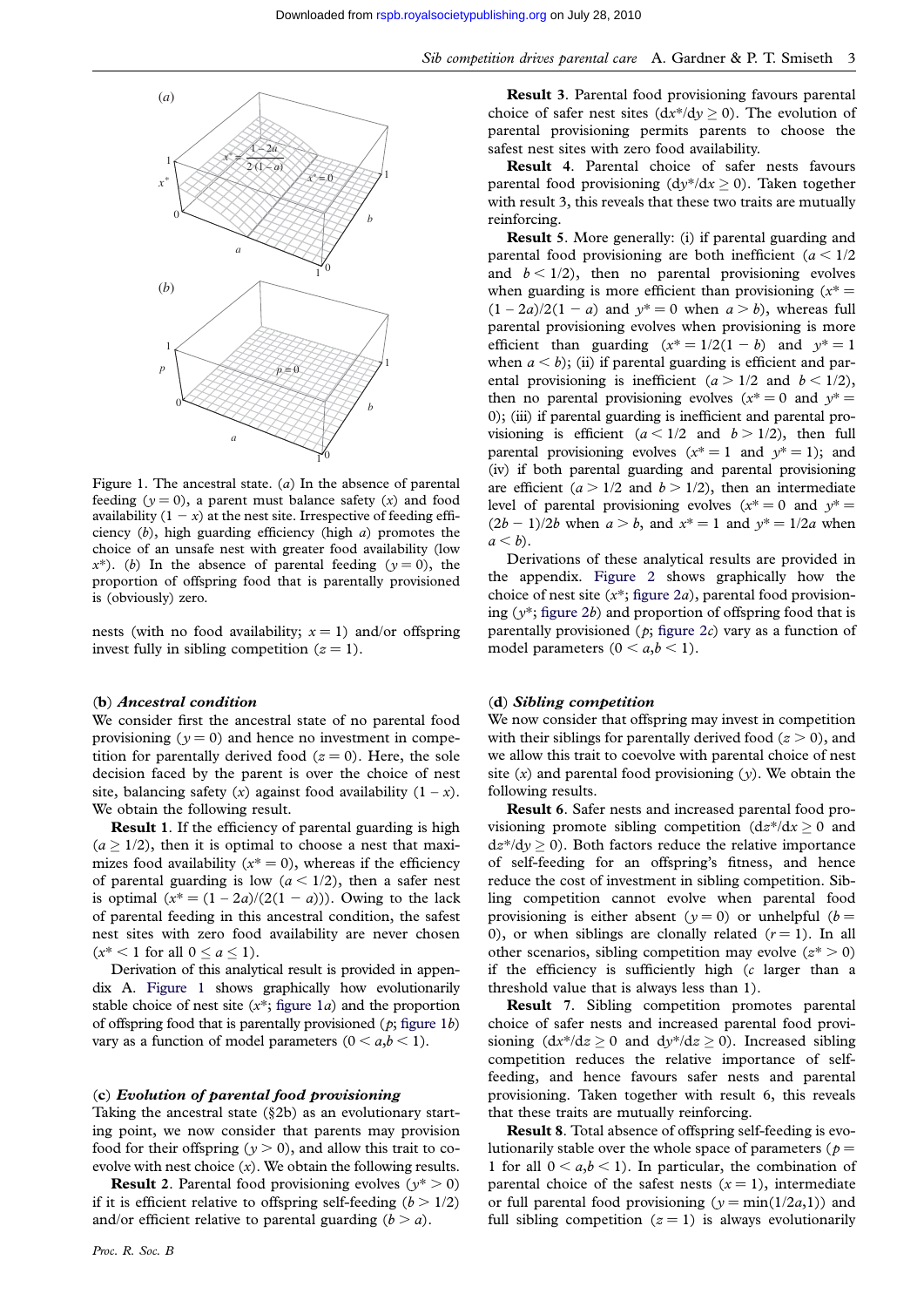<span id="page-3-0"></span>4 A. Gardner & P. T. Smiseth Sib competition drives parental care



Figure 2. Optimal nest safety and parental food provisioning in the absence of sibling competition. When parents provision their offspring with food, this allows them to choose safer nest sites with lower food availability and, correspondingly, to invest less in guarding and more in food provisioning. (a) Low guarding efficiency (low  $a$ ) and high feeding efficiency (high b) promote the choice of a safe nest site with lower food availability (high  $x^*$ ). (b) Low guarding efficiency (low  $a$ ) and high feeding efficiency (high  $b$ ) promote investment into parental food provisioning versus guarding (high  $y^*$ ). (c) Low guarding efficiency (low a) and high feeding efficiency (high  $b$ ) lead to a greater proportion of offspring food being provisioned by the parent versus self-feeding (high  $p$ ).

stable. However, this evolutionarily stable state need not be attainable from all starting conditions.

Derivations and more details of these analytical results are provided in the appendix A. Figure 3 presents solutions obtained by numerical simulation, illustrating graphically how the choice of nest site  $(x^*; \text{figure } 3a)$ , parental food provisioning  $(y^*;$  figure  $3b)$ , sibling competition  $(z^*;$  figure  $3c)$  and proportion of offspring food that is parentally provisioned ( $p$ ; figure 3d) evolve from a condition comprising the absence of sibling competition (§2c), as a function of model parameters ( $0 < a$ ,  $b < 1$ ). It is difficult to derive clear predictions of when the total loss of offspring self-feeding will occur, as this will depend upon the relative rate of evolution of each trait in the model, which in turn depends upon such details as standing genetic variance and supply of beneficial mutations.



Figure 3. Optimal nest safety, parental food provisioning and sibling competition. (*a*) Sibling competition favours parental choice of safer nests with lower food availability (higher  $x^*$ , cf. figure  $2a$ ). (b). Sibling competition favours parental food provisioning (higher  $y^*$ , cf. figure 2b). (c) Sibling competition evolves only when parents provision their offspring with food  $(z^* > 0$  only when  $y^* > 0$ ). (d) Sibling competition increases the proportion of offspring food that is parentally provisioned (higher  $p$ , cf. figure  $2c$ ). In all panels, solutions were obtained by numerical simulation, with competition efficiency  $c = 1$  and sibling relatedness  $r = 1/2$ , and a range of guarding efficiencies  $(0 < a < 1)$ and parental feeding efficiencies  $(0 < b < 1)$ .

# 3. DISCUSSION

We have developed a model examining the conditions favouring the evolutionary innovation of parental food provisioning, and the subsequent coevolution between food provisioning, guarding and sibling competition for food provided by the parent. Previous models of parental care have considered this as a unitary trait, and have examined the evolution of overall levels of care rather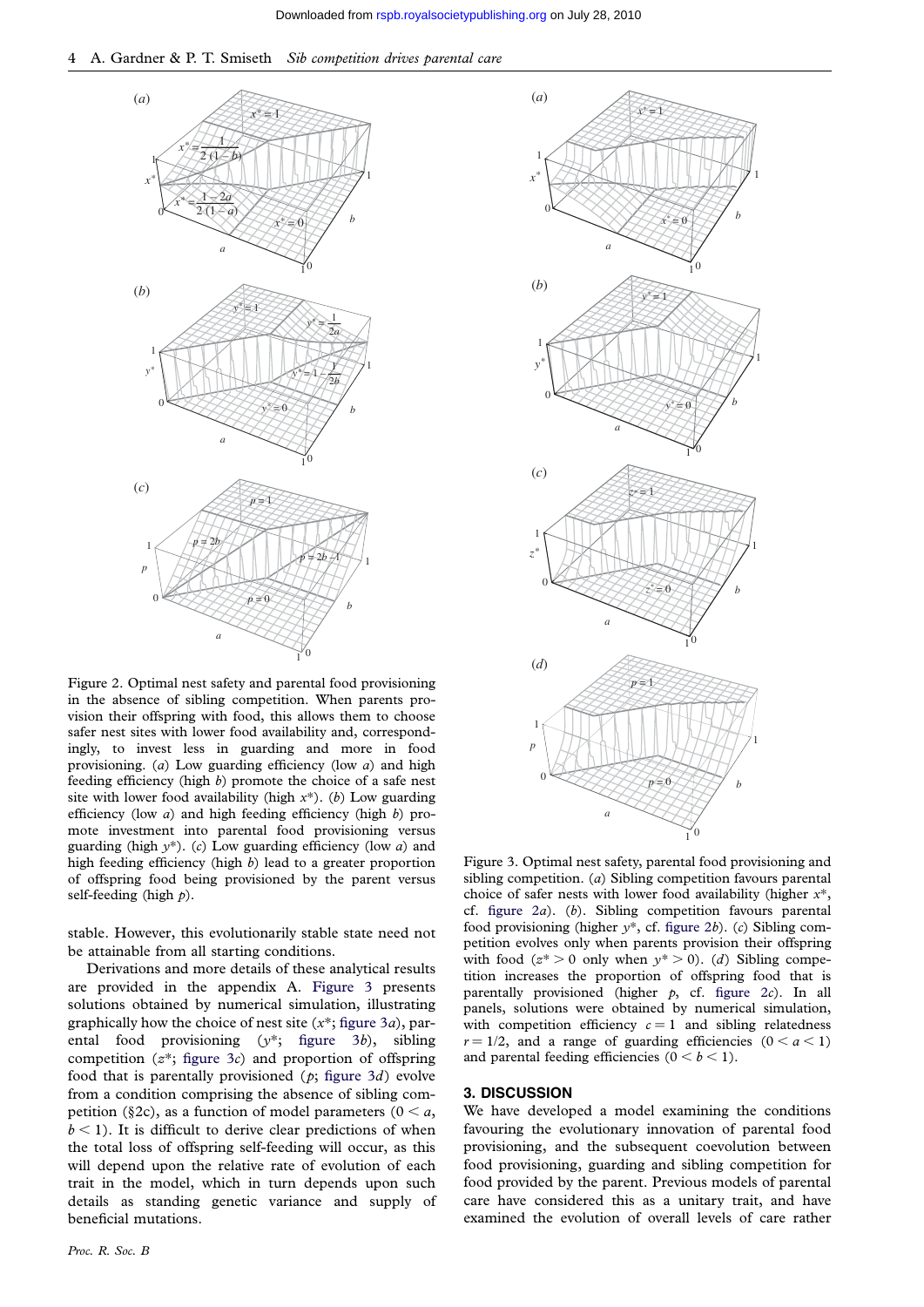than specific components of care. Our model shows that: (i) the evolutionary innovation of parental food provisioning is favoured under conditions where a parent is efficient at providing her offspring with food compared with offspring efficiency at self-feeding and/or parental efficiency at guarding the offspring against predators; (ii) the evolution of food provisioning triggers evolutionary changes in parental care by favouring the use of safer nest sites and prompting the evolution of sibling competition for food provided by the parent; and (iii) mutual reinforcement between parental food provisioning, choice of safer nests and sibling competition drives further advances in parental food provisioning. Below, we provide a more detailed discussion of our results and their implications for our understanding of elaborate parental care.

Previously, little has been known about the conditions favouring the evolution of parental food provisioning from an ancestral state where parents simply guard their offspring. Our model suggests that parental food provisioning is most likely to evolve when (i) the parent is more efficient at providing the offspring with food than the offspring are at self-feeding or (ii) the parent is more efficient at food provisioning than she is at guarding against predators (result 2; [figure 2](#page-3-0)b). The first condition is likely to be met in situations where a guarding parent can enhance offspring fitness by supplementing the offspring's diet with high-quality food that is otherwise unprofitable to offspring owing to costs associated with catching or digesting such food. There is some support for this prediction from species with facultative parental food provisioning in which parents increase offspring fitness by finding food [\[19\]](#page-6-0) or pre-digesting food for the offspring [\[20\]](#page-7-0). The second condition is likely to be met in situations where the parent can enhance offspring fitness more effectively by supplementing their diet than by guarding them against predators. This condition might be met when parental food provisioning shortens the developmental period during which offspring are most vulnerable to predators, or allows the parent to move her offspring to a safer habitat that otherwise provides insufficient food for offspring. Unfortunately, there are currently no data to test this prediction. To this end, we now need data on parental guarding efficiency, and effects of parental food provisioning on offspring development and habitat use in closely related species with and without parental food provisioning.

Our model also explores how parental food provisioning coevolves with other parental behaviours, such as the choice of nest site and guarding. We first consider how selection shapes parental behaviours in the ancestral state directly preceding the evolution of parental food provisioning. Our model shows that, in this ancestral state where the parent simply guards her offspring against predators, parental efficiency at guarding has a strong impact upon the optimal choice of nest site. The parent should choose a safer nest site if she is inefficient at guarding, whereas she should choose a nest site that provides better access to food if she is efficient at guarding (result 1; figure  $1a$ ). There is some support for this prediction from studies on precocial birds showing that parents choose nest sites that provide protection from predators and avoid nest sites that offer the best possible feeding opportunities to the offspring  $[21–23]$  $[21–23]$  $[21–23]$ . However,

further evidence for this prediction requires data on the nest site selection of precocial species with different guarding efficiencies, which is currently lacking. Our model shows that, among precocial species, the parent cannot breed in the safest nest sites with zero food availability (result 1), and that this option only becomes available once parental provisioning has evolved, because the parent can then bring food in from the surrounding area where it may be more abundant (results 3 and 5; [figure 2](#page-3-0)a). There is support for this prediction from studies on many altricial birds and mammals, showing that parents select specific nest sites, such as burrows, hollow trees or even isolated oceanic islands, that are safe from predators but devoid of food for the offspring [\[24\]](#page-7-0). An important result of our model is that parental choice of safer nests in turn promotes the evolution of parental food provisioning (result 4). This result suggests that the evolution of parental behaviour is driven by mutual reinforcement between parental food provisioning and choice of nest site.

Finally, our model explores coevolution between parental food provisioning and offspring behaviours such as self-feeding and sibling competition [\(figure 3](#page-3-0)). Our model shows that the evolution of parental food provisioning promotes the evolution of sibling competition (result 6; [figure 3](#page-3-0)c). In support of this prediction, it is widely recognized that intense sibling competition is common in species where the parent provides food for the offspring [[11](#page-6-0)]. For example, sibling aggression is common in egrets and raptors [[11](#page-6-0)], while begging scrambles are common in passerine birds [\[25\]](#page-7-0). An important result of our model is that the evolution of sibling competition in turn promotes the evolution of parental food provisioning and parental choice of safer nests (result 7; figure  $3a,b$ . Thus, our model shows that the evolution of these traits is driven by mutual reinforcement between parental food provisioning and sibling competition. Indeed, this reinforcement leads to full parental provisioning of offspring resources being evolutionarily stable (though not necessarily attainable) over the whole of the model's parameter space (result 8; [figure 3](#page-3-0)d). Based on this result, we predict that the evolution of parental food provisioning should show a unidirectional trend from no provisioning to full provisioning, while there should be very few or no reversals. This prediction could be tested by comparative analysis of taxa characterized by a mixture of species with and without parental food provisioning.

We have developed the simplest model that captures the tension between nest safety and food availability, between parental feeding and guarding, and between self-feeding and sibling competition. This simple model neglects other factors, such as sibling competition over self-feeding. In order to provide a general overview, this model has not been tailored to the biology of any particular species. For conceptual simplicity and ease of analysis, we have considered that the focal traits (termed  $x$ ,  $y$  and  $z$ in our model) may evolve while certain model parameters  $(a, b, c \text{ and } r)$  remain fixed over the course of evolution. It may be more realistic to allow some of these parameters to change in response to evolution of parental care. For example, if parents forage in the immediate vicinity of the nest, the efficiency of parental provisioning may decrease (lower  $b$ ) as parents choose safer, but more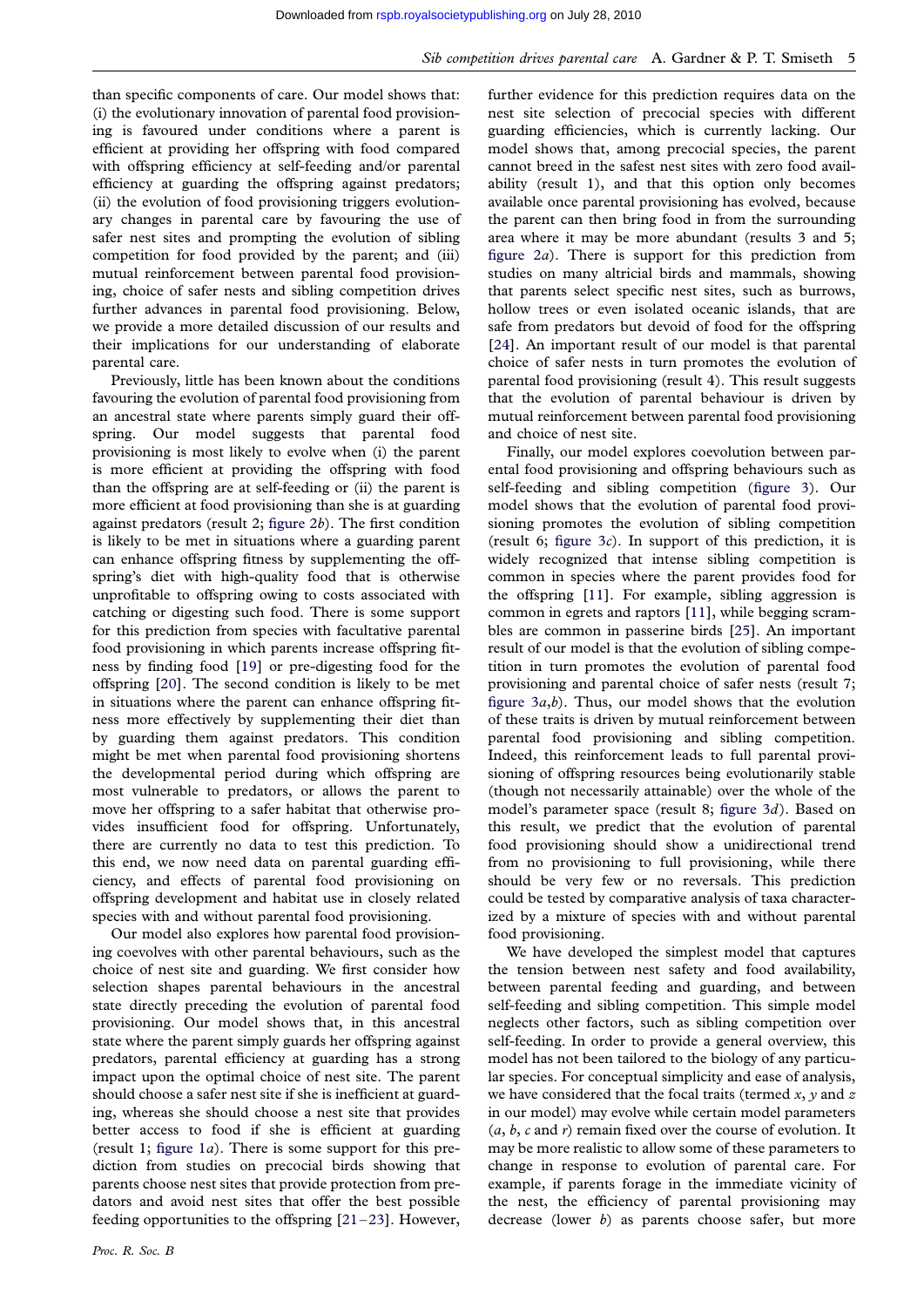remote, nests (higher  $x$ ). This could tend to counteract the mutual reinforcement between the choice of nest site and parental provisioning. Moreover, newly arisen traits that have not been well-honed by natural selection will tend to be inefficient relative to other, more established strategies, which may present a barrier to any form of evolutionary innovation. Incorporating such realism, including tuning the model to the biology of particular study species, is an important avenue for future development of theory on this topic.

Our model is not the first to address the coevolution of parental food provisioning and sibling competition such as offspring begging. Game-theoretic models show that parents should adjust their food-provisioning behaviour to offspring begging behaviour because it provides parents with honest information on the offspring's condition [\[26,27](#page-7-0)], while quantitative genetics models show that coadaptation resulting from the combined effects of parental and offspring behaviours on offspring fitness generate a genetic correlation between parental and offspring behaviour [[28,29\]](#page-7-0). Both types of model have been highly successful in stimulating empirical research (e.g. [[12](#page-6-0)[,25,30](#page-7-0)]). Our model extends this existing theoretical framework by incorporating additional parental and offspring traits to those dealt with in previous models, and by exploring the causes and consequences of the evolution of parental food provisioning. It also provides insights into the conditions favouring the evolutionary innovation of parental care, which is lacking from existing modelling approaches. Indeed, we argue that theoretical modelling provides the most promising avenue with which to elucidate this important yet largely ignored issue. This is because it is difficult for empiricists to disentangle the ancestral conditions that favour evolutionary innovations in parental care from the subsequent coevolutionary changes in parental nest site selection and guarding, and offspring development and behaviour.

We thank Jonathan Wright and two anonymous referees for valuable comments. A.G. is supported by a Royal Society University Research Fellowship; P.T.S. is funded by a grant from NERC (NE/G004293/1).

#### APPENDIX A

### (a) Ancestral condition

First we consider the ancestral condition, where we assume no parental feeding and hence no sibling competition for parentally derived food  $(y = z = 0)$ . From equation (2.3) of the main text, the direction of selection acting upon parental choice of nest site  $(x)$  is given by the marginal fitness:

$$
\left. \frac{\mathrm{d}w}{\mathrm{d}x} \right|_{y=x=0} = (1-b)((1-a)(1-2x)-a). \tag{A.1}
$$

Assuming that the evolutionarily stable strategy (ESS; [\[31\]](#page-7-0)) for the choice of nest site takes an intermediate value  $(0 \lt x^* \lt 1)$ , then we can determine this value by setting the right-hand side of equation (A 1) to zero, and solving for x. This obtains  $x^* = (1 - 2a)/2(1 - a)$ , which takes an intermediate value for all  $a \leq 1/2$ . For all

 $a > 1/2$ , the marginal fitness is negative at  $x = 0$ , and hence  $x^* = 0$ . This recovers result 1 of the main text.

# (b) Evolution of parental feeding

Beginning with the ancestral state (previous section), we now allow parental feeding to evolve under the assumption of no sibling competition  $(z = 0)$ . The direction of selection acting upon the choice of nest site  $(x)$  is given by

$$
\left. \frac{dw}{dx} \right|_{z=0} = (1-a)(1-b)(1-2x) \n+ (1-a)by - a(1-b)(1-y),
$$
\n(A2)

and the direction of selection acting upon parental feeding is given by

$$
\left. \frac{dw}{dy} \right|_{z=0} = b((1-a)x + a(1-y)) - a((1-b)(1-x) + by).
$$
\n(A3)

For any given value of  $y$ , we may calculate the ESS for the choice of nest site as a function of investment into parental feeding in the usual way, by setting the right-hand side of equation  $(A 2)$  to zero and solving for x. This obtains

$$
x^* = \frac{(1-a)(1-b) + (1-a)by - a(1-b)(1-y)}{2(1-a)(1-b)}, \quad (A4)
$$

upon the assumption that it takes an intermediate value. Differentiating the right-hand side of equation (A 4) with respect to y obtains  $dx^*/dy = [(1 - a)b + a(1 - b)]/$  $[2(1 - a)(1 - b)]$ , which is positive for all  $0 < a, b < 1$ , recovering result 3 of the main text.

Similarly, we may set the right-hand side of equation  $(A 3)$  to zero and solve for y, obtaining the ESS

$$
y^* = \frac{1 - 2(1 - b)(1 - x)}{2b},
$$
 (A5)

upon the assumption that this takes an intermediate value. Differentiating the right-hand side of equation (A 5) with respect to x obtains  $dy^*/dx = (1 - b)/b$ , which is positive for all  $0 < b < 1$ , recovering result 4 of the main text.

If we consider the coevolution of nest choice and parental feeding, then there are three possible qualitative outcomes for each of the two traits: it takes value 0, or value 1, or an intermediate value at the ESS. Hence, a *priori*, there are  $3^2 = 9$  qualitatively different joint ESS solutions to consider. Assuming that both traits take intermediate values at the joint ESS, we may employ the usual approach of setting the right-hand side of both equations  $(A 2)$  and  $(A 3)$  to zero, and simultaneously solving for x and y. This obtains  $x^* = a/(a - b)$ and  $y^* = (1 - b)(a - b)$ . Note that this solution is never valid, since it implies  $x^* > 1$  if  $a > b$ ,  $x^* < 0$  if  $a < b$ and  $x^*$  undefined if  $a = b$ . Hence, we rule out the possibility that both traits take intermediate values. For the eight remaining possibilities, we may check the joint ESS condition for each in turn. This reveals that there are six different possible outcomes, each mutually exclusive, and between them covering the entire space of parameter values—as detailed in result 5 (see also result 2) of the main text.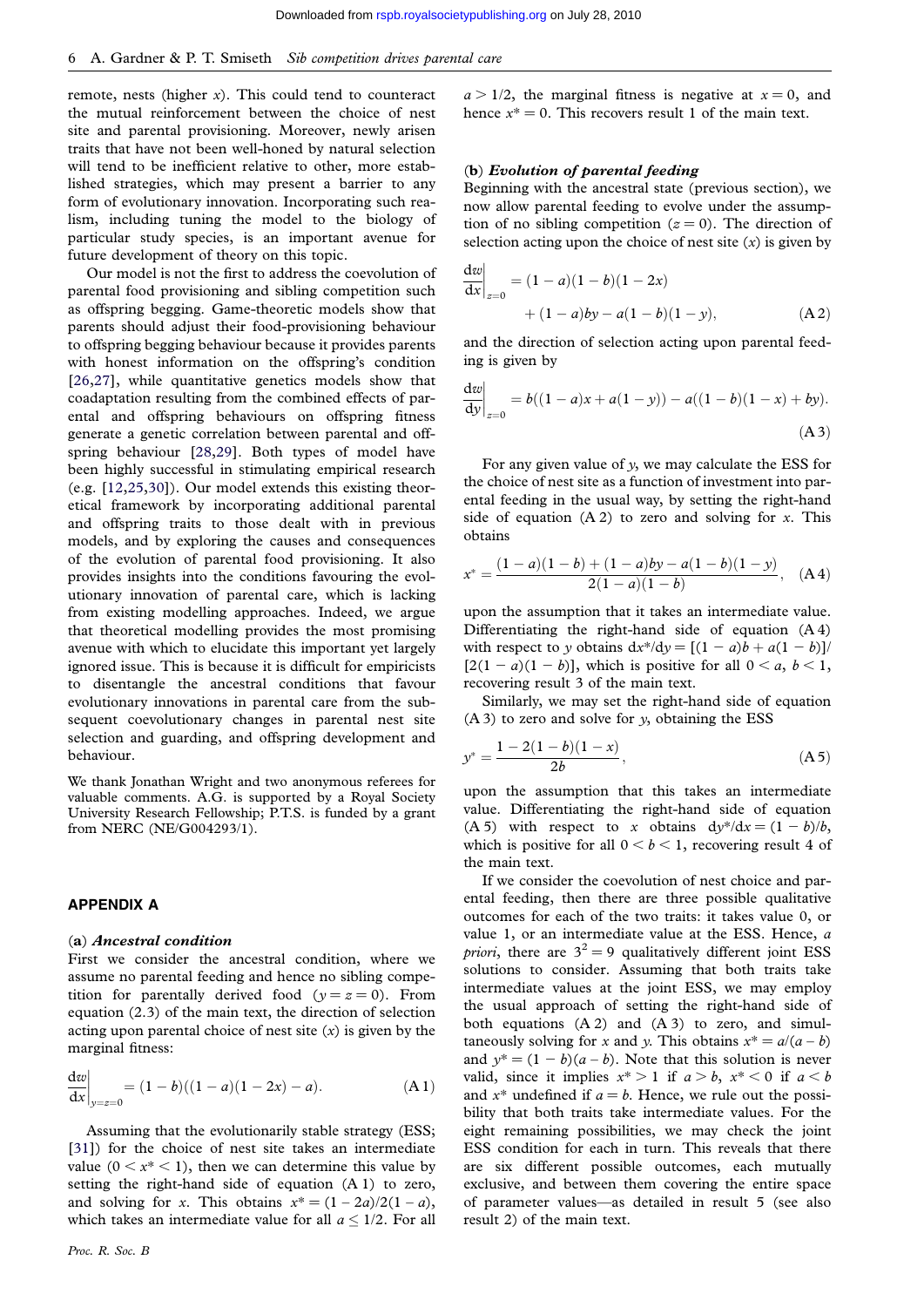# <span id="page-6-0"></span>(c) Sibling competition

We now consider sibling competition  $(z > 0)$ , and allow this to coevolve with parental traits. The marginal fitness for nest choice  $(x)$ , parental feeding  $(y)$  and sibling competition  $(z)$  strategies are now given by

$$
\frac{dw}{dx} = (1-a)(1-b)(1-2x)(1-z) + (1-a)by
$$
  
-a(1-b)(1-y)(1-z), (A6)

$$
\frac{dw}{dy} = b((1-a)x + a(1-y))
$$
  
- a((1-b)(1-x)(1-z) + by) (A7)

and

$$
\frac{dw'}{dz'}\Big|_{z'=z} = ((1-a)x + a(1-y))
$$
  
 
$$
\times \left(by \frac{c}{1-c+cz}(1-r) - (1-b)(1-x)\right),
$$
 (A8)

where  $r = \frac{dz}{dz'}$  is the 'whole-group' kin-selection coefficient of relatedness within sibships [[32](#page-7-0)–[34\]](#page-7-0). Solving for the (intermediate) ESS values as before, we obtain

$$
x^* = \frac{(1-a)(1-b)(1-z)+(1-a)by-a(1-b)(1-y)(1-z)}{2(1-a)(1-b)(1-z)},
$$
\n(A9)

$$
y^* = \frac{(1-a)bx + ab - a(1-b)(1-x)(1-z)}{2ab}
$$
 (A10)

and

$$
z^* = \frac{bc(1-r)y - (1-b)(1-c)(1-x)}{(1-b)c(1-x)}.
$$
 (A11)

Differentiating the right-hand side of equations (A 9) and (A 10) with respect to z obtains  $dx^*/dz = by/$  $2(1-b)(1-z)^2$  and  $dy^*/dz = (1-b)(1-x)/2b$ , respectively. These are both positive quantities, and hence we recover result 7 of the main text. Differentiating the right-hand side of equation  $(A 11)$  with respect to x and *y* obtains  $dz^* / dx = by(1 - r)/(1 - b)(1 - x)^2$  and  $dz^* / dx = by(1 - r)/(1 - b)(1 - x)^2$  $dy = b(1 - r)/(1 - b)(1 - x)$ , respectively. These are both positive quantities, and hence we recover result 6 of the main text.

The right-hand side of equation (A 11) is positive when

$$
c > \frac{(1-b)(1-x)}{by(1-r) + (1-b)(1-x)},
$$
\n(A12)

and this provides the condition for sibling competition to evolve  $(z^* > 0)$ . The right-hand side of inequality (A 12) is always less than unity if  $by(1 - r) > 0$ , so fully efficient sibling competition  $(c = 1)$  can always evolve. Finally, we can assess the stability of full sibling competition  $(z^* = 1)$  by examination of the condition  $dw'/dz'|_{z'=z=1} > 0$ , or

$$
c > \frac{(1-b)(1-x)}{b(1-r)y}.
$$
 (A13)

Condition (A 13) is always favoured if  $x = 1$ , provided sibling competition is not totally inefficient  $(c > 0)$ , siblings are not clonally related  $(r < 1)$  and parental feeding is both present and useful  $(b > 0, y > 0)$ . Furthermore, the right-hand side of equation (A 9) tends to infinity as  $z \to 1$ , provided  $(1 - a)by > 0$ , so that if parental food provisioning is present  $(y > 0)$ , then full sib competition favours parental choice of the safest nests  $(x^* = 1)$ . And evaluating equation (A 10) at  $x = z = 1$ obtains  $y^* = 1/2a$ , which is always greater than zero, and hence positive parental food provisioning is also stable. Thus, the joint ESS  $(x^*, y^*, z^*) = (1, \min(1/2a,1),1)$ is evolutionarily stable for all  $0 < a, b < 1$ , recovering result 8 of the main text.

#### **REFERENCES**

- 1 Clutton-Brock, T. H. 1991 The evolution of parental care. Princeton, NJ: Princeton University Press.
- 2 Winkler, D. W. 1987 A general model for parental care. Am. Nat. 130, 526-543. ([doi:10.1086/284729\)](http://dx.doi.org/doi:10.1086/284729)
- 3 Heywood, J. S. 1989 Sexual selection by the handicap mechanism. Evolution 43, 1387–1397. ([doi:10.2307/](http://dx.doi.org/doi:10.2307/2409455) [2409455](http://dx.doi.org/doi:10.2307/2409455))
- 4 Westneat, D. F. & Sherman, P. W. 1993 Parentage and the evolution of parental behavior. Behav. Ecol. 4, 66-77. ([doi:10.1093/beheco/4.1.66](http://dx.doi.org/doi:10.1093/beheco/4.1.66))
- 5 Maynard Smith, J. 1977 Parental care: a prospective analysis. Anim. Behav. 25, 1–9.
- 6 Wright, J. 1998 Paternity and parental care. In Sperm competition and sexual selection (eds T. R. Birkhead & A. P. Møller), pp. 117 –145. San Diego, CA: Academic Press.
- 7 Ghalambor, C. K. & Martin, T. E. 2002 Comparative manipulation of predation risk in incubating birds reveals variability in the plasticity of responses. Behav. Ecol. 13, 101 –108. ([doi:10.1093/beheco/13.1.101\)](http://dx.doi.org/doi:10.1093/beheco/13.1.101)
- 8 Houston, A. I., Székely, T. & McNamara, J. M. 2005 Conflict between parents over care. Trends Ecol. Evol. 20, 33–38. ([doi:10.1016/j.tree.2004.10.008\)](http://dx.doi.org/doi:10.1016/j.tree.2004.10.008)
- 9 Silver, R., Andrews, H. & Ball, G. F. 1985 Parental care in an ecological perspective: a quantitative analysis of avian subfamilies. Am. Zool. 25, 823–840.
- 10 Tallamy, D. W. & Wood, T. K. 1986 Convergence patterns in subsocial insects. Ann. Rev. Entomol. 31, 369 –390. [\(doi:10.1146/annurev.en.31.010186.002101](http://dx.doi.org/doi:10.1146/annurev.en.31.010186.002101))
- 11 Mock, D. W. & Parker, G. A. 1997 The evolution of sibling rivalry. Oxford, UK: Oxford University Press.
- 12 Wright, J. & Leonard, M. L. (eds) 2002 The evolution of begging: competition, cooperation and communication. Dordrecht, The Netherlands: Kluwer Academic.
- 13 Ligon, J. D. 1999 The evolution of avian breeding systems. Oxford, UK: Oxford University Press.
- 14 Wesolowski, T. 1994 On the origin of parental care and the early evolution of male and female parental roles in birds. Am. Nat. 143, 39–58. ([doi:10.1086/285595](http://dx.doi.org/doi:10.1086/285595))
- 15 Lack, D. 1968 Ecological adaptations for breeding in birds. London, UK: Methuen & Co.
- 16 Martin, T. E. 1987 Food as a limit on breeding birds: a life-history perspective. Ann. Rev. Ecol. Syst. 18, 453 –487. [\(doi:10.1146/annurev.es.18.110187.002321\)](http://dx.doi.org/doi:10.1146/annurev.es.18.110187.002321)
- 17 Martin, T. E. 1995 Avian life history evolution in relation to nest sites, nest predation, and food. Ecol. Monogr. 65, 101 –127. [\(doi:10.2307/2937160\)](http://dx.doi.org/doi:10.2307/2937160)
- 18 Yom-Tov, Y. 1974 The effect of food and predation on breeding density and success, clutch size and laying date of the crow (Corvus corone L.). *J. Anim. Ecol.* 43, 479 –498.
- 19 Desrochers, B. A. & Ankney, C. D. 1986 Effect of brood size and age on the feeding behavior of adult and juvenile